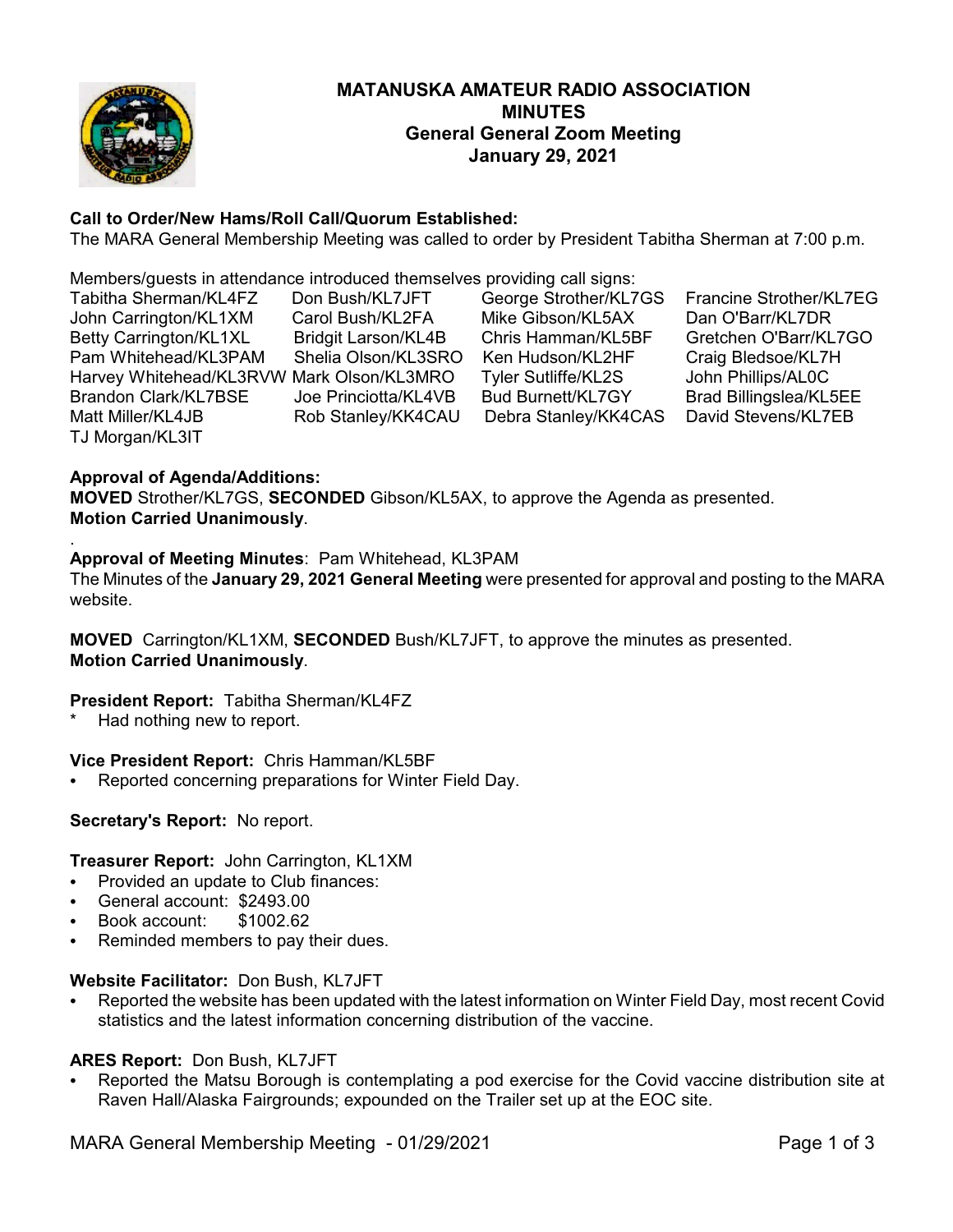### **Trailer Committee:** Don Bush, KL7JFT

- Updated current status -- good to go;
- One HF Go-Kit has been checked out for Winter Field Day.

#### **VE Report:** Ken Hudson, KL2HF

• Reported 10 people appeared for the testing; 8 passed (7 new Techs, 1 Gen).

#### **Licensing Classes**: John Mears, AL7LA

• KL7JFT reported last information is expecting to start a new class in March.

#### **Sunshine Committee:** Tabitha Sherman, KL4FZ

- No activity this month;
- Let Tabitha know if there's someone that needs cheering up or has something special to celebrate.

#### **Upcoming Events:**

- 1. 01/30-31/2021 Winter Field Day, Finger Lake State Park, 10 am Sat. to 10 am Sun.
- There was discussion on the location, what to bring, be prepared for sub-zero temperatures.
- 2. 02/09/2021 MARA Board Meeting via Zoom, 7:00 pm
- 3. 02/20/2021 Virtual Breakfast Meeting, via Zoom, 9-10 am
- 4. 02/26/2021 MARA General Meeting via Zoom, 7:00 pm
- 5. 02/27/2021 Licensing Exams, Am-Vet Building, 7:00 pm

### **New Business:** None.

#### **Ongoing Business:**

1. Ham of the Year Presentation - by Tabitha Sherman, KL4FZ

**Pam Whitehead/KL3PAM** was recognized as MARA Ham of the Year 2020.

*Personal note from Pam*: Since I am currently the MARA Secretary and having to write Minutes recognizing myself (somewhat awkward) with his award, I have decided to use this forum to share my thoughts with the MARA membership. The year 2020 (and it looks like continuing into 2021) has, to say the least, been the most scarey, sometimes maddening and adversarial, lonely for some, educational, and learning what is most important in our lives. From the beginning of my license, I have felt a true camaraderie with fellow hams and in these times of stress and uncertainty I feel uplifted and thankful that we have a whole club full of people to not only call friends, but a group with so many expertises from which to learn anything you'd ever want to know about ham radio. My favorite saying: When the cell towers go down, the ham radio antennas go up (actually they are always up)! One of the lessons I learned from my mother is optimism! We will get through these challenging times and the thing I look forward to the most as relates to MARA are in-person General Meetings! We are such a sociable group and we to get back to normal! *I am so honored and humbled to receive this recognition as MARA Ham of the Year. Thank you all.*

#### **Break/Door Prize Drawings:** (Pick up at Don's/KL7JFT)

| KL1XM | - DeWalt Drill bits   | KL4VB - thank you but passed to a paid member |
|-------|-----------------------|-----------------------------------------------|
| KL2S  | - Spring cleaner      | KL4JB - garden nossle                         |
|       | KL3MRO - Wire cutters | KL3IT - paint brush                           |
| KL7H  | - Tie Wraps           |                                               |

**MARA extends a big thank you to John O'Rella/KL7LL for his continued support and Door Prize donations over the last seven to eight years.**